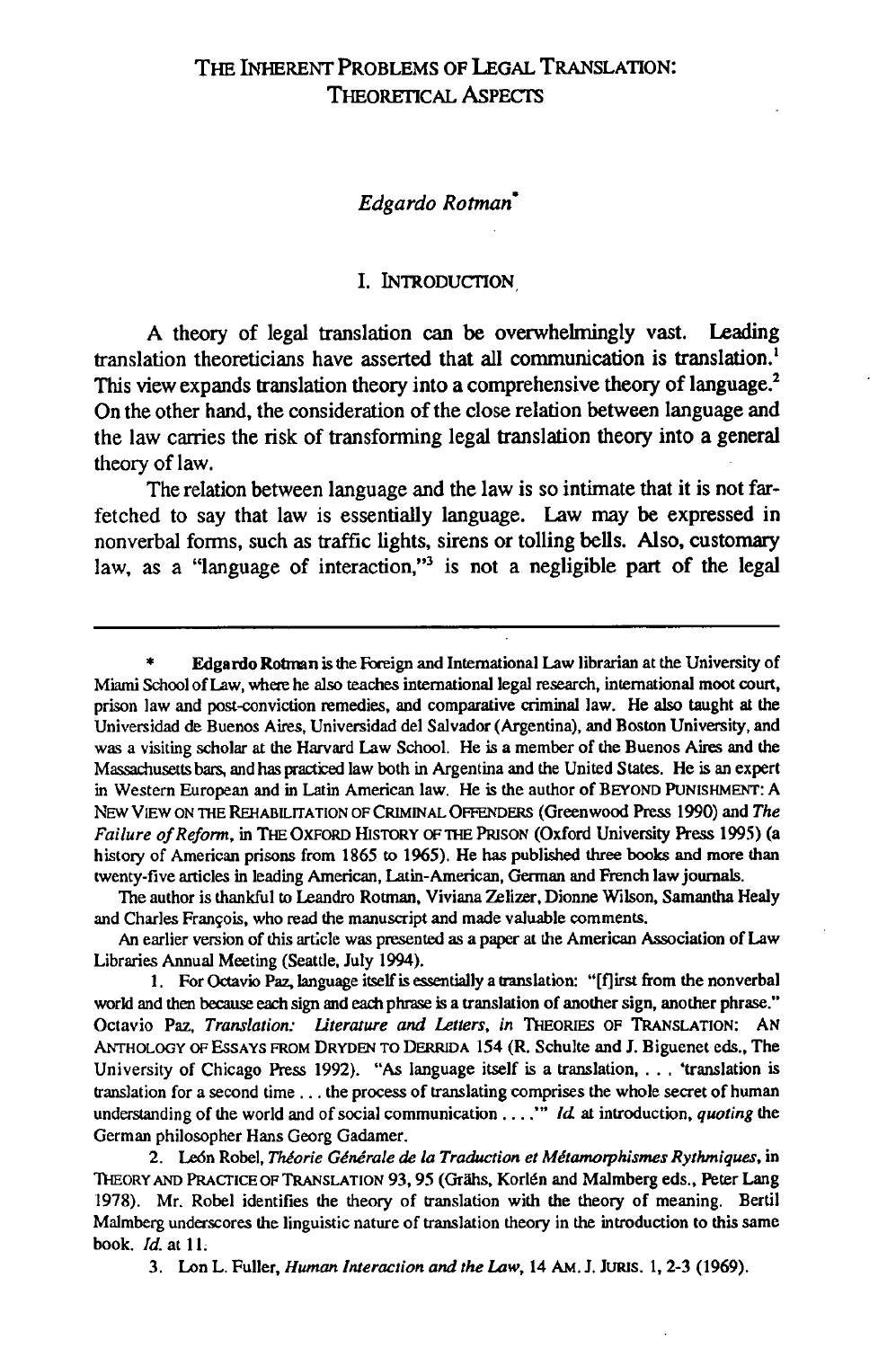phenomenon. Yet, law is substantially formulated through written language. Law and language are structurally similar. They are generated through social practices, resulting in organized and more or less formalized communication systems, in the sense that they are both governed **by** their own rules of creation and reproduction.

The relation between law and language can significantly broaden the scope of legal translation theory. For instance, a group of legal theoreticians took translation as a model for legal interpretation and for justice itself.<sup>4</sup> Translation is seen by James Boyd White as "a set of practices that can serve as an ethical and political model for the law and, beyond it, as a standard of justice."5 Lawrence Lessig draws on the practice of translation to formulate a general interpretive legal model and Clark Cunningham speaks of the law as a language and of the lawyer as a translator.<sup>6</sup>

Given the breadth of this theoretical field, this article addresses but one of the components of translation theory-the "description and analysis of operations."7 In this regard, this article will draw conclusions from the author's experiences in legal translation, while attempting to underscore the significance of the field for professional translators.

## II. **DETERMINING** THE SCOPE **OF LEGAL TRANSLATION**

Roman Jakobson, a leading linguist and noted expert in the subject of translation, defined translation as "the interpretation of verbal signs by means of some other language."<sup>8</sup> Through this process of translation, texts in one language are transformed into texts in another language with the same meaning.

The nature and scope of translation depends on the nature and scope of the translated materials. These materials range from the isolated words in a language dictionary to the complex network of sentences of philosophical texts. Furthermore, translations can convey the supposedly plain, unequivocal, and

- **5. WHITE,** *supra* note 4, at **258.**
- **6.** Lessig, *supra* note 4, at 2483.
- 7. **Louis** G. **KELLY, THE TRUE INTEmx A HISTORY** OF **TRANSLATION** THEORY **AND** PRACTICE **IN THE** WEST **I** (St. Martin's Press 1979). Mr. Kelly points out that a complete theory of translation "has three components: specification of function and goal; description and analysis of operations; and critical comment on relationships between goals and operations." *Id.*

8. *Id. (quoting* Roman Jakobson).

*<sup>4.</sup> See generally* **JAMES B. WHITE, JUSTICE** AS **TRANSLATION: AN ESSAY IN CULTURAL AND LEGAL CRrICISM (The** University of Chicago Press **1990).** *See also* **Clark D. Cunningham,** *A Tale of Two Clients: Thinking About* Law *as Language,* 87 MICH. L. REV. 2459 **(1989)** and Lawrence Lessig, *Fidelity in Translation,* **71 TEX. L. REV. 1165 (1993).**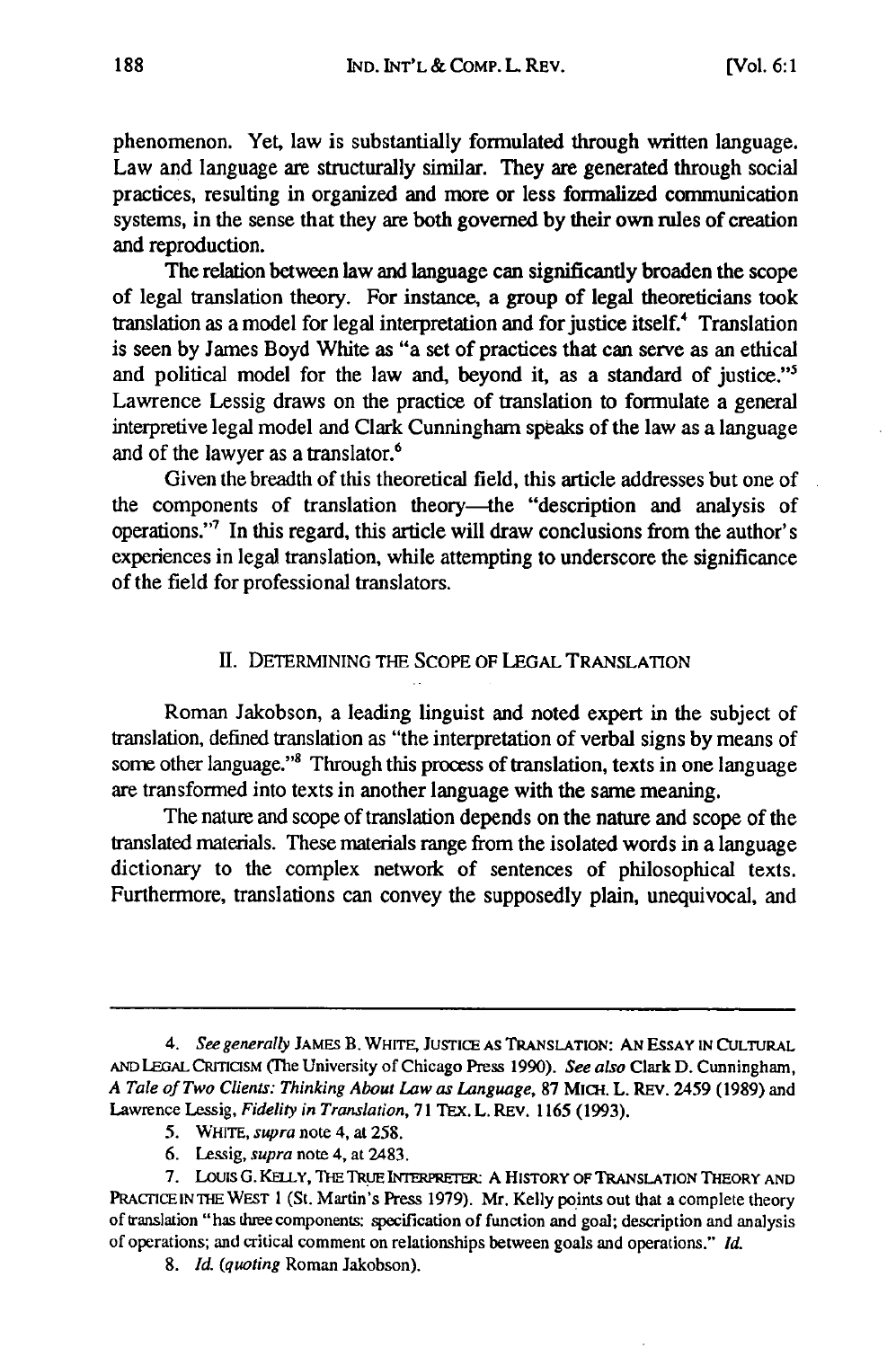**1995]**

verifiable laws of the natural sciences, as well as the subtle emotions, mind sets, and personal insights of poetry.<sup>9</sup>

In legal translation the demands of precision are greater than in literary translation. The translator must comply, not only with the rules of the foreign language, but also, with the rules of the foreign legal system. Legal translation has its own rules and procedures, which have to be added to those already existing in the translation of nonlegal texts. Everyday language already implies a formalized way of communication, while legal language introduces a supplementary system of formalization.

Although legal translation demands precision and certainty, it is bound to use abstractions, whose meanings derive from particular changing cultural and social contexts. These contexts generate a certain degree of ambiguity, which increases when the legal cultures and systems are vastly different from each other. To translate a text from the language of a civil law country to the language of another civil law country is generally less complicated than to translate the same text to the language of a common law country. Difficulties increase when the translation is from non-Western legal systems, such as the Hindu or Islamic, which differ substantially from the system of the target language.<sup>10</sup>

Translators must be familiar with the legal culture of the target language in order to reformulate an equivalent meaning through what they judge to be the most appropriate linguistic and legal expressions. Persons speaking the same language, but belonging to different legal systems, can have greater "translational" problems than persons speaking different languages under the same legal system. For example, a Scotch lawyer who has to translate terms from a text of American corporate law might encounter greater difficulty than a German Swiss translating a French text on Swiss law.<sup>11</sup>

Greater difficulties arise when a legal institution is foreign to the legal system of the target language. That was the case of the word "trust" in French law before  $1990.<sup>12</sup>$  The legal translator is more rigidly bound to specialized knowledge than the translator of everyday language or humanities.<sup>13</sup>

9. Peter W. Schroth, *Legal Translation,* 34 AM. J. COMP. L. 47, 49 (1986 Supplement). Mr. Schroth indicates that computer-programmed translations are "most nearly satisfactory when the subject matter is most nearly independent of culture, as in chemistry or mathematics." *Id.*

**<sup>10.</sup>** HENRY P. DEVRIES, FOREIGN **LAW AND THE** AMEICAN LAWYER: AN INTRODUCTION **TO THE** CIVIL LAW METHOD **AND** LANGUAGE xvii (Columbia University 1969).

**<sup>11.</sup>** Tomasz Gizbert-Studnicki, *Das Problem des Ubersetzens und dos* juristische *Weltbild, in* **OBERSETEN,** VERsTEHEN, BROCKEN BAuEN **309** (Erich Schmidt Verlag **1993).**

<sup>12.</sup> Draft legislation was presented, in the form of an *avant-projet,* introducing a trust equivalent, *lafiducie,* into French law in **1990.** In February **1992,** the Ministry of Justice proposed a bill modifying the civil code for that purpose. *See* Madeleine **C.** Cumyn, *L'avantprojet de loi relatif a lafiducie, un point de vue civiliste d'outre-atlantique, in* **RECUEIL DALLOZ** SIREY 117-120 (14 è me cahier-chronique 1992).

**<sup>13.</sup>** Gizbert-Studnicki, supra note **11, at 313.**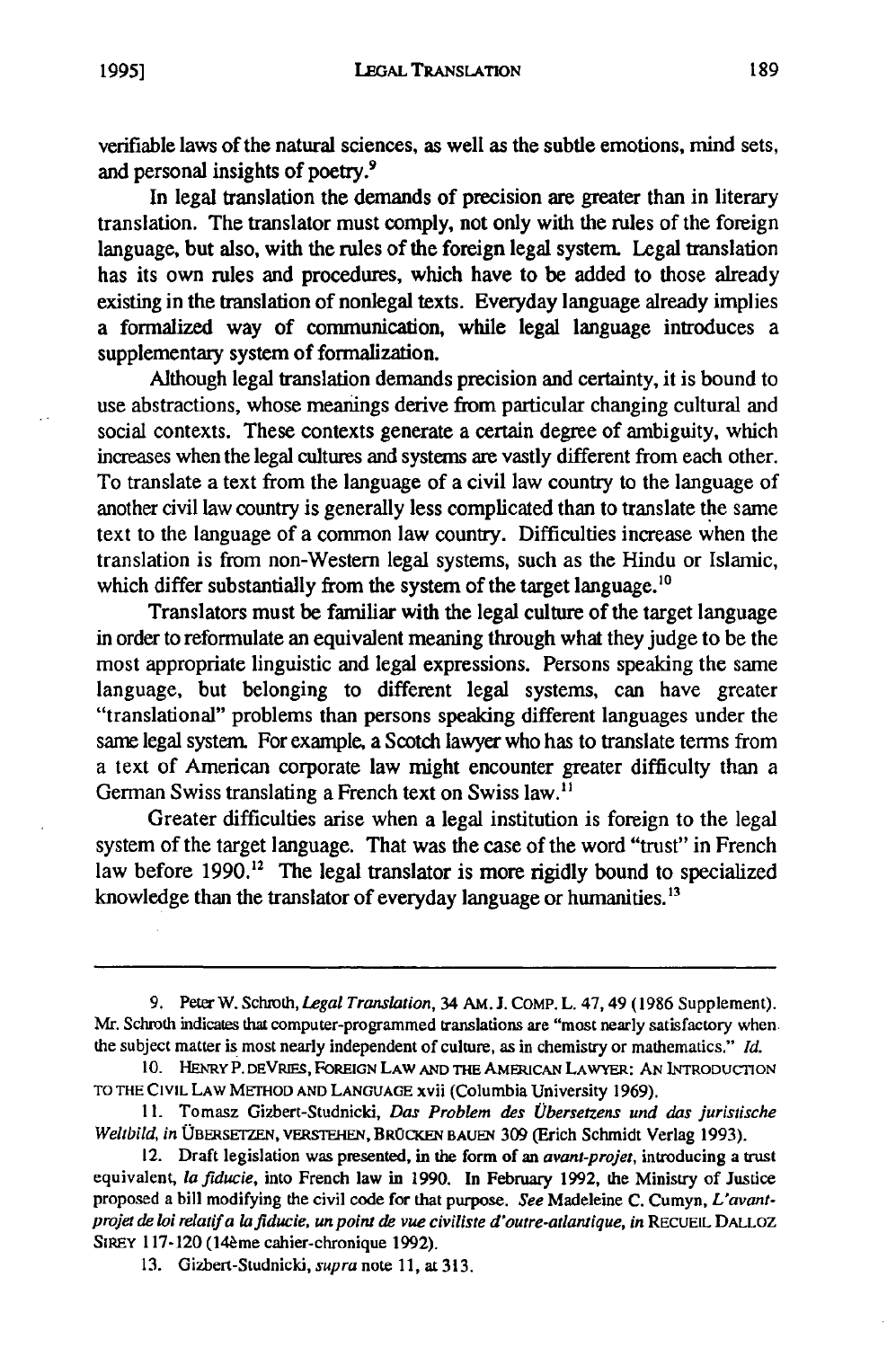It is important to distinguish between the normative language of the law (statute, custom, or judicial doctrine) and the language of the jurist, who thinks **or writes about the law.<sup>14</sup>** In the first instance, the translator is more constrained **by** the words of the positive, obligatory law. In the second situation, the language of the jurist (law review articles, treatises, or monographs) is given more latitude to translate the spirit of the message, thus, diminishing the bondage to literal expression.

Within the language of lawyers one should further distinguish between an internal and an external view of the law. **The** constraints are greater when lawyers interpret a particular rule of positive law than when they examine legal issues as part of global social issues.

**A** major point of contention in translation is the notion of "translatability" (or "untranslatability").<sup>15</sup> Poetry, in which the words are so blended with the message, can be very difficult to translate without losing its original flavor. Such an example can possibly justify some assertions of "untranslatability." Within the sphere of the law, where vital social problems are at play, transfrontier communication is essential and the mere idea of "untranslatability" becomes extremely harmful.

Human problems are universal and common. The internationalization of basic human issues (economy, crime, health, and environment) has increased cooperation among countries. The cutting edge of legal progress is in the harmonization of laws and eventual unification. Translation can help to build a universal legal language aimed towards resolving universal legal problems.

#### HI. SIGNIFICANCE OF LEGAL **TRANSLATION**

The significance of translation is multifold. Translation allows different cultures to connect, interact, and enrich one another. So far as translation takes an element from one particular cultural system and introduces it into another, it serves as a cultural "pollenizer." As Ralph Linton points out: "The comparatively rapid growth of human culture as a whole has been due to the ability of all societies to borrow elements from other cultures and to incorporate them into their own."<sup>16</sup> Translation also contributes to the resolution of medical, political, and other professional, social, and individual problems.

<sup>14.</sup> The distinction between language of the law and language of the jurists was first employed by Kelsen and later developed by the Swedish philosopher I. Hedenius, and by Wroblewski. See JUAN-RAMON **CAPELLA,** EL DERo-tio COMO **LENGUAJE: UN** ANALISIS L6GiCO 33 (Ediciones Ariel 1968).

<sup>15.</sup> FREDEmc WLL, TRANSLATION THEORY AND PRACrICE: REASSEMBLING THE ToWER 187 (The Edwin Mellen Press 1993). For Mr. Will, "untranslatability" is a "nonconcept" that can never be proven, because "our only legitimate way of querying whether untranslating exists, by its nature precludes the discovery of what it seeks." **Id**

<sup>16.</sup> RALPH LINTON, **THE STUDY OF** MAN: **AN** INTRODUCTION 324 (New York 1936).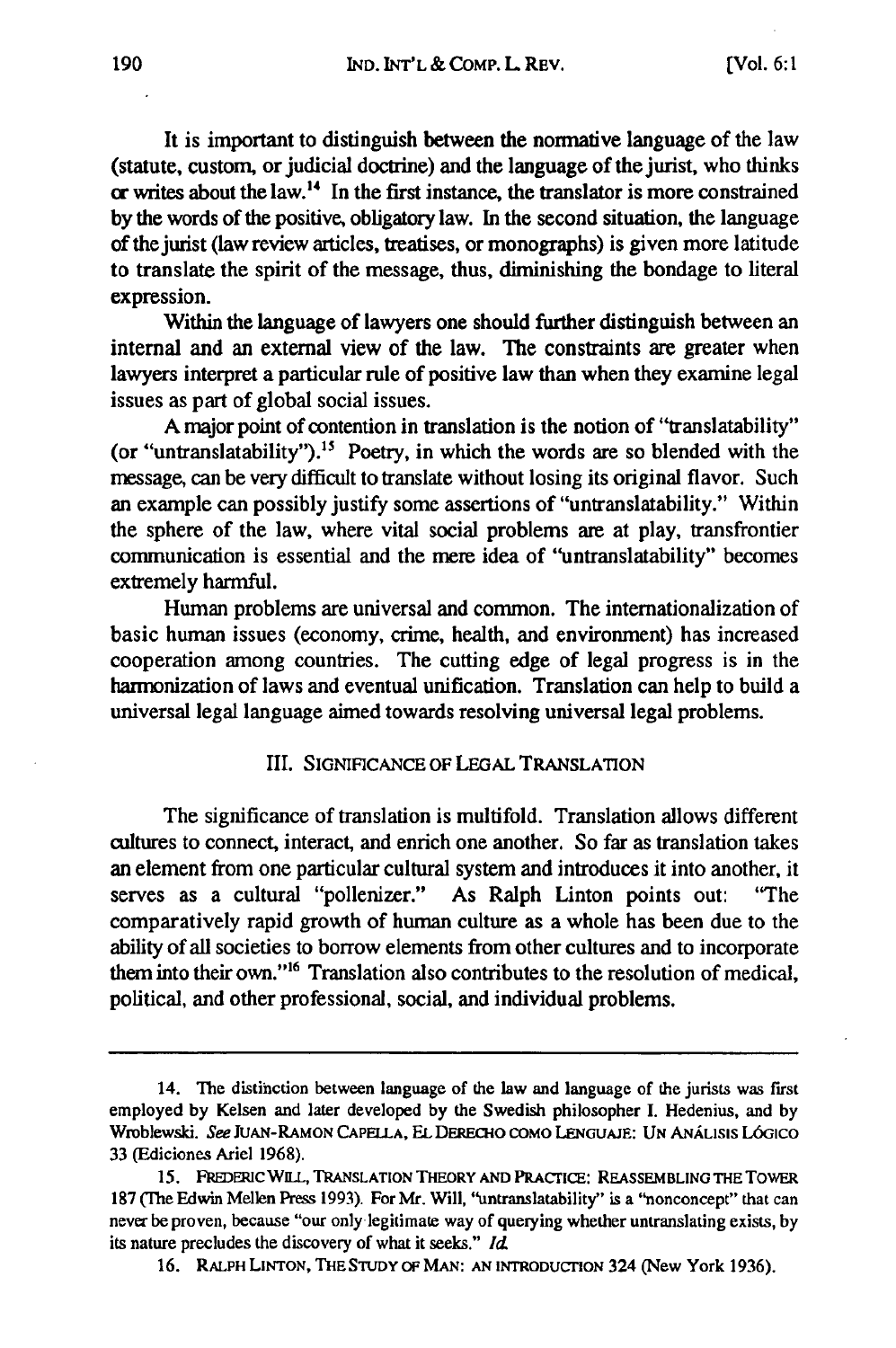**LEGAL** TRANSLATION

The general importance of legal language is shared by legal translation. The significance of legal language is made apparent if one considers its connection to human action. Words are not only instruments of expression, but also instrunents of action. The language of the law is not merely the denotation of objects, but it is the language of future actions. It is, in the terms of Richard M. Hare, prescriptive." Legal language constitutes a projection into the future that permits one to anticipate and predict human behavior with the degree of certainty necessary for social life.<sup>18</sup>

In the field of international law, the significance of legal translation is evident in many respects. Since the right of states to communicate in their own language has replaced the use of diplomatic languages such as French or Latin, translation has become more important than ever in international law. Yet, very little attention has been devoted to language in international law and there are virtually no rules regarding the use of interpreters and language specialists in international relations,

The danger of the existing communication gap among nations is discussed by Christopher B. Kuner in an article reviewing various misunderstandings in the recent Persian Gulf crisis.<sup>19</sup> A hilarious example of a communication gap is President Jimmy Carter's visit to Poland, during which his wish to "learn opinions and understand your desires for the future" was erroneously translated as "I desire the Poles carnally."2

Translation also matters greatly for international law in the area of international organizations. For example, the plurality of languages in the European Community creates a serious challenge to communication.2' Unlike conventional international law, much of European Community law is directly and immediately applicable to individual citizens of its member states who, in turn, must have access to this law in a language they understand.<sup>22</sup> It is a situation similar to that of multilingual nations, such as Belgium, Switzerland, and Canada. The European Community has the world's largest translation service. Significantly, in 1987 the Commission of the European Community spent about one-third of its two billion dollar annual budget on translation operations.<sup>23</sup>

<sup>17.</sup> RiQ-ARD MERVYN HARE, **THE** LANGUAGE OF MORALS 1-14 (Clarendon Press **1952).**

**<sup>18.</sup>** SEBASTIAN SOLER, LAs PALABRAS DE **LA LEY** 15 (Fondo de Cultura Econ6mica 1969).

<sup>19.</sup> Christopher B. Kuner, *Linguistic Equality in International Law: Misconununication in* the Gulf *Crisis,* **2** IND. INT'L **&** COMP. L. REv. **175** (1991).

<sup>20.</sup> PAUL SIMON, **THE** TONGUE-TIED AMERICAN: **CONFRONTING** THE FOREIGN LANGUAGE CRisis **8-9** (Continuum 1980).

<sup>21.</sup> Hdlhne Bauer-Bernet, *Le Multilinguisne du Droit de* la *Communautg Europ'enne, in* LANGUAGEDUDROITTRADUCrION: ESSAIS **DEJURILINGUISTIQUE** 189 (Jean-Claude G6mar, ed., Linguatech-Conseil de la Langue Franqaise 1982).

<sup>22.</sup> Robert Huntington, *European Unity and the Tower of Babel,* 9 B.U. **INT'L L.J. 321, 327** (1992).

**<sup>23.</sup>** *Id.* at **325-26.**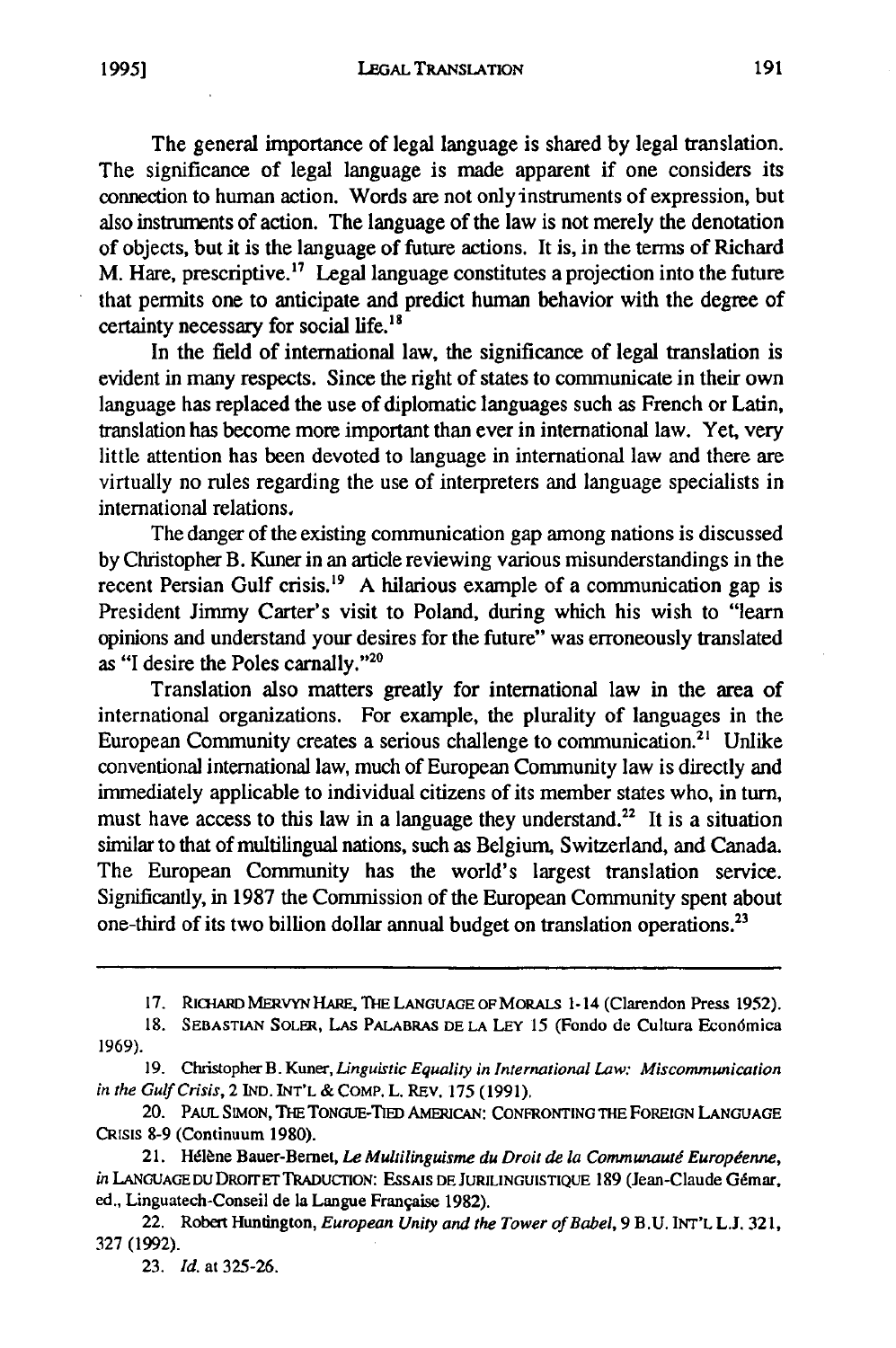Comparative law is largely dependent upon translation.<sup>24</sup> The availability of foreign legal materials through legal translation enriches the range of possible solutions by connecting readers to foreign legal cultures. In addition, "borrowing from abroad has become a recognized legislative practice for most contemporary states."25

As the United States evolves into a multilingual society, legal translation has become vital to American law firms. A growing number of American clients, who do not know English, require legal services. Meanwhile, the expansion of transborder law firms demands communication with an increasingly international clientele. Moreover, foreign investment in the United States intensifies the need for translation of a larger variety of documents. $26$ 

### IV. EVALUATING **LEGAL TRANSLATIONS**

An important aspect of legal translation theory is how to determine the quality of a translated text. Fidelity in translation includes not only fidelity to text, but also preservation of the meaning of the context. An efficient translator must track any change of context between the writing of the text and its interpretation. As Lawrence Lessig states, "meaning is made from something in the foreground (text) and something in the background (context). To preserve meaning both grounds must be tracked."<sup>27</sup>

The translator must understand both the legal culture from which the source text derives and the legal culture to which the target text will apply. In legal translation this often includes understanding complex legal theoretical contexts.

If the target text belongs to a very different legal system, it will be necessary to reach an equivalent meaning by using a high degree of explanation, flexibility, and creativity. Translators must find equivalent legal terms in the target language or terms that have an equivalent legal function. Translators may even encounter terms for which there is no equivalent legal meaning.<sup>28</sup> In such

26. George P. Rimalower, *Translating and Interpreting: A Growing Law Firm Need,* 18 LAw PRAC. MGMT. 34, 34 (1992).

<sup>24.</sup> Schroth, *supra* note **9,** at 53. Mr. Schroth points out that comparative law always involves translation even when the comparison is between two legal systems that share the same language.

<sup>25.</sup> Peter H. Sand, *The Harmonization of African Law,* in CURRENT TRENDS **IN** AFRICAN LEGAL GEOGRAPHY: THE INTERFUSION OF LEGAL SYSTEMS **126** (Guiffre 1974). *See also* Jose HuRTADo Pozo, **LA LEY** '.UoirADA": RECEPCi6N DEL DERECHo **PENAL EN EL** PERU 14 (Centro de Estudios de Derecho y Sociedad 1979). Prof. Hurtado explains how law, as part of culture, is transferred from one social group to another.

<sup>27.</sup> Lessig, *supra* note 4, at 1177-78.

<sup>28.</sup> DENNIS R. KLINCK, THE WORD OF THE LAW 25 (Carleton University Press 1992). Mr. Klinck illustrates this point with a hypothesis based on Whorf's conclusion that the Hopi language lacks a future tense. The Hopi law would therefore lack a doctrine of "future interests," which would make a translation of such concepts into Hopi language extremely difficult. He also uses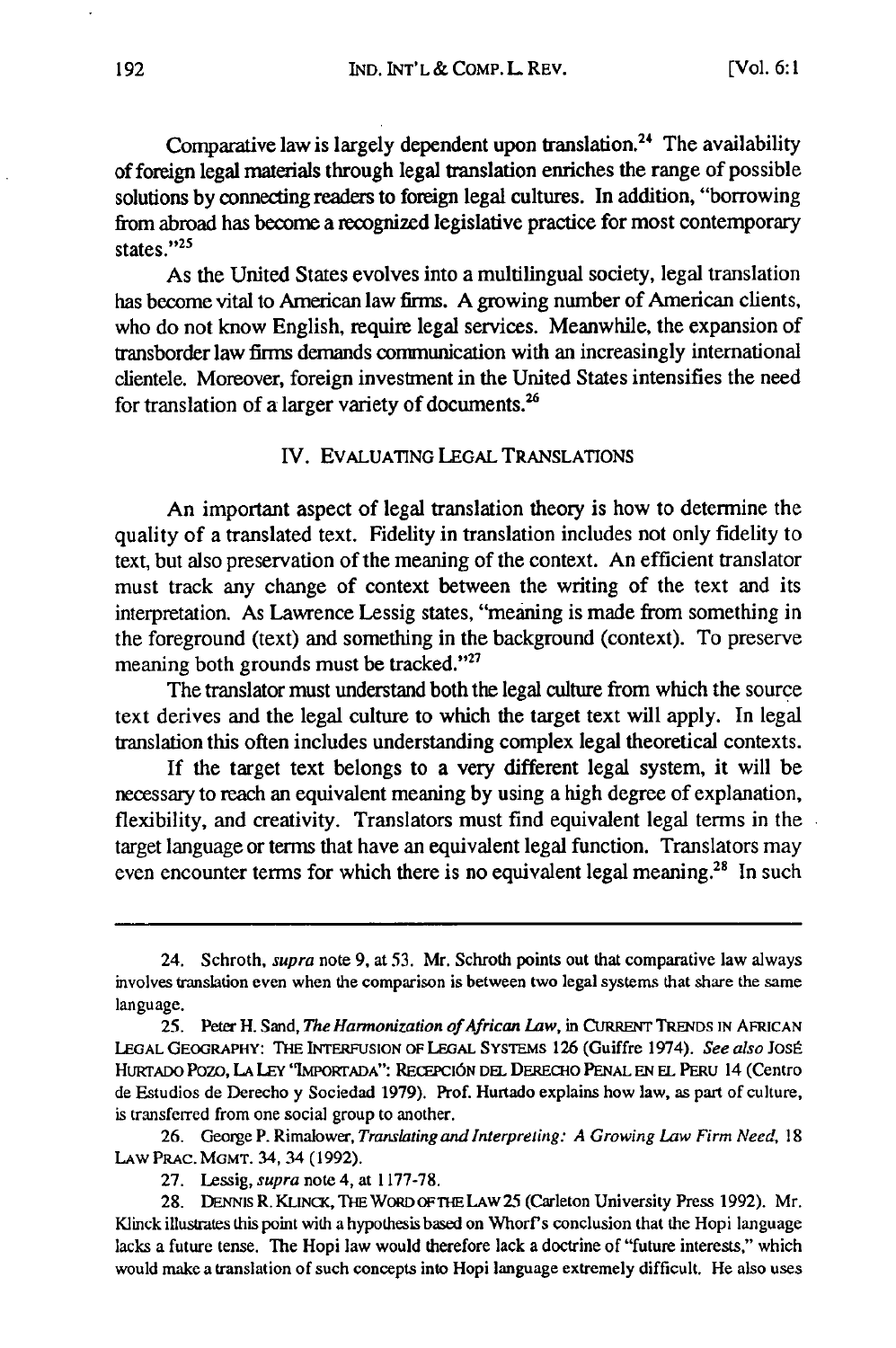situations they may have to resort to neologisms or to the repetition of the word in its original language with an appropriate explanation or definition incorporated into the text or listed in a glossary.

The notion of equivalence does not mean simple replication of words from the original text, but rather to construct the text in the target language so as to "carry the same force or significance as the text in the source context."<sup>29</sup> Fidelity demands accounting for context whether the contextual distance is temporal or geographical. In translating a term from the law of a country belonging to a certain legal system into the language of a country belonging to a different system, one has to find a way to neutralize, or at least minimize, the change of context.

# V. TRANSLATION **IN** ACTION

As Maurice Gravier indicates, the practice of translation has unquestionably preceded the speculation of theoreticians. Gravier recognizes, however, that a lucid work of translation demands reflection on the task, a continuing refinement of method, and avoidance of routine approaches.<sup>30</sup>

The problems of translation methodology cannot be resolved in the abstract. Working with specific instances of translations, Lawrence Lessig maintains "we see that the differences in method track differences in the purpose or function of translation, more than they track any useful philosophical commitment to one method or the other."<sup>31</sup>

Translating legal and social science texts requires two basic skills. First, of course, solid linguistic knowledge of both language systems is necessary. But this alone is not sufficient. One also needs a thorough knowledge of the subject in the legal or social systems concerned. These two conditions make possible the translation of a scientific text even when the contents are extremely complex. The difficulty lies in the fact that concepts of law and legal policy are closely related to the respective language systems. Through the translation from one language system to another, it is very easy to alter the information provided in the text. A good translation maintains both the integrity of the information and the nuances inherent in each language.

These theoretical arguments are extracted from the author's personal experiences as a translator. The specific problems to be addressed arose from the author's translation of two articles from German to Spanish: THE AIM OF CRIMINAL **PUNISHMENT AND THE** REFORM OF CRIMINAL LAW by Klaus Roxin and

other examples of cases in which legal translation demands that a "new word should be coined, or the word from the first language simply imported into the second."

<sup>29.</sup> Lessig, *supra* note 4, at 1201.

<sup>30.</sup> Maurice Gravier, *Pedagogie de la Traduction, in* **THEORY AND** PRACTICE OF TRANSLATION 203 (Grähs, Korlén and Malmberg eds., Peter Lang 1978).

**<sup>3 1.</sup>** Lessig, *supra* note 4, at 1165.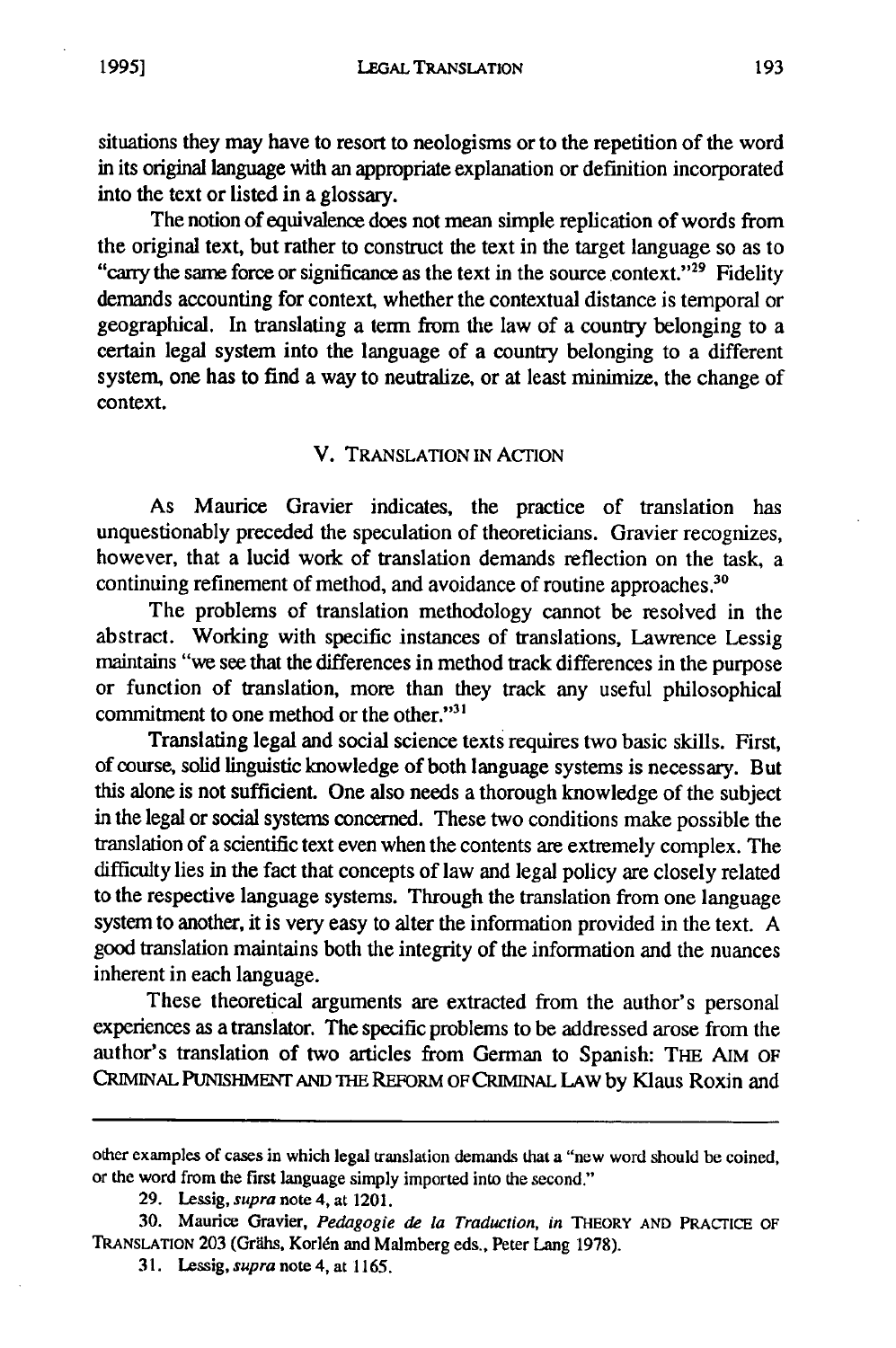ECONOMIC CRIME AND ECONOMIC CRIMINAL LAW IN THE UNITED STATES AND THE FEDERAL REPUBLIC OF GERMANY by Klaus Tiedemann. The ideas here discussed are also drawn from the author's experience in translating a text on habeas corpus from English to Spanish for Hispanic prisoners in Massachusetts.

One preparatory task of a translation into English is to dissect the long sentences that are common in the German language, and to a lesser extent, in Spanish and other Romance languages. This segmenting of the source-text sentence is a necessary but risky procedure that can easily alter its meaning.

The first requirement is to understand the structure of the language through a grammatical approach (including phonology, morphology, and syntax) and the semantical analysis of the combination and grouping of words into sentences and of sentences into paragraphs. As W. H. Snyder affirms, "if we can devise rules for the structure of a language, then we can also derive rules for the transposition of the structure of one language to that of another."32

The approach taken in translating the above mentioned articles was to first identify the main parts of the sentence, such as the subject, predicate, objects, attributes, adverbs and secondary sentences *(nebensaetze* in German) and their functions. Because the legal system deals mainly with human behavior, the central role of the verb in the sentence is intensified in legal translation.

After having analyzed the sentence, it was necessary to identify certain complex word contents. In social sciences, such concepts are a central mode of communication. For example, in the Roxin essay, it was necessary to explain the meaning of the word *Entmoralisierung* in the phrase "*Entmoralisierung des Strafrechts,"* meaning that criminal law should dispense of private moral issues in its regulations. Without explanation, the word *Entmoralisierung* could easily have been interpreted in that context as a criminal law that was "against morality" or as advocating the "elimination of morality" in criminal law, which would have certainly not conveyed the true meaning of the text. Another case of a word whose legal significance requires careful explanation in translated text is "conmon law marriage." As Keith Rosenn points out, the full legal significance is not given by the words *concubinato* or *union de hecho,* terms that refer to informal unions.<sup>33</sup>

There were also difficulties in translating legal terms connected to particular legal theories. In German criminal law, there are words such as *Tipizitaet* (typicality), *Tatbestandsmaessigkeit* (adequacy of conduct to a legal definition), and *Tatschuld* (responsibility for the fact), which can be understood only through a thorough knowledge of the theoretical system in which they were

<sup>32.</sup> William H. Snyder, *Linguistics and Translation*, in TRANSLATION SPECTRUM: ESSAYS **IN THEORY AND** PRACrICE **128 (M.G.** Rose ed., State University of New York Press 1981).

<sup>33.</sup> Keith S. Rosenn, *Review of Dahl's Law Dictionary. Diccionario Juridico,* 24 U. MIAMI Im1ER-AM. L. REV. 607, 615 (1993).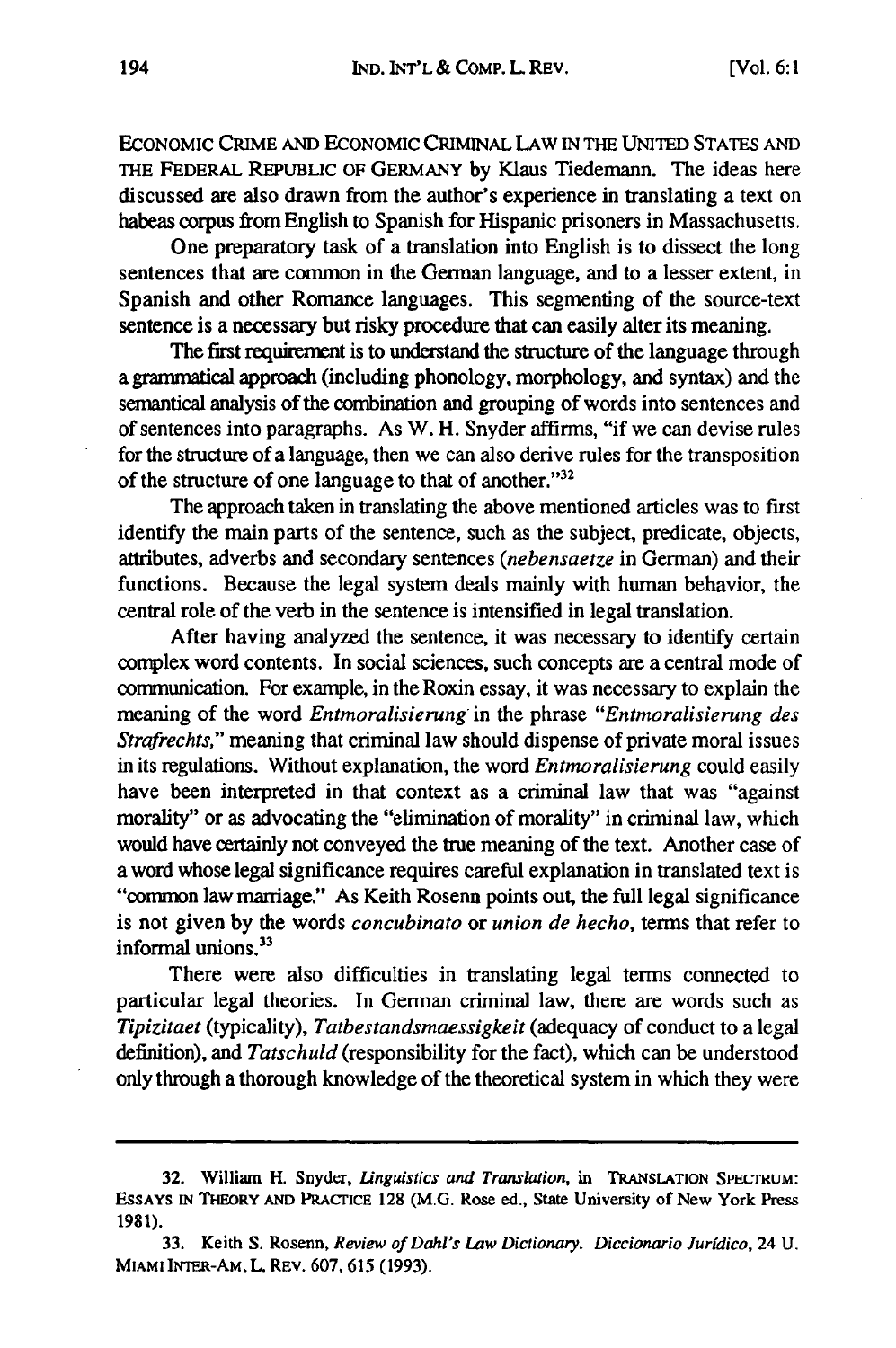developed. Likewise, to grasp the full significance of the word "injunction," it is necessary to have fully understood the doctrine of equitable remedies.<sup>3</sup>

Often words lose their ordinary significance and have to be translated in their more specific legal meaning. The literal translation into Spanish of "to challenge" would be *desafiar*, if the narrower legal technical meaning were mistakenly ignored. As a result, in the translation of the habeas corpus text, the word "challenge" was not translated as desaffo, but rather as *impugnacidn* or *ataque.* The Spanish word *culpable* does not necessarily mean "guilty" in the technical sense of an admission of guilt in American criminal procedure, but can also mean being "culpable" or "blameworthy" in a more general sense.<sup>35</sup>

When ordinary events, objects, and concepts enter the realm of the legal world, they often undergo significant transformations. For example, the word "death" has a special technical meaning when it becomes an element of a legal norm, as opposed to the theological or common meaning of the word.<sup>36</sup> Another example is the word "person," which has a specific legal meaning different from the common one.<sup>37</sup>

The need to deal with this specialized terminology shows that only a translator acquainted with both legal systems can undertake the task. Nonspecialized translators, even with the highest degree of linguistic knowledge, are simply unable to translate legal texts such as the examples previously mentioned. Furthermore, this type of translation requires not only knowledge of the law in general, but also solid acquaintance with the specialized field, its doctrines, and particular theoretical models.

One should also take into account that words are not mere expressions to distinguish objects, but that these words and terms have a systemic meaning. A good translation should, as far as possible, maintain the measure and the style of the foreign author while respecting the rules of the target language. Legal essays

36. For a full discussion of the various concepts of death, see REVEREND ALBERT **S. MORACZEWSKJ AND J. STUART** SHOWALTER, **DETERMINATION** oF **DEATH:** THEOLOGICAL, **MEDICAL, ETHICAL, AND LEGAL** ISSUES (The Catholic Health Association of the United States 1982). On the legal concept of death, *see* DEFINING DEATH: A REPORT ON **THE MEDICAL, LEGAL AND ETHICAL ISSUES IN** THE **DETERmINATION** OF DEATH (President's Commission for the Study of Ethical Problems in Medicine and Biomedical and Behavioral Research 1981).

37. **FASCOPERRARAJ, TEORIA DE LAS PERSONAS JURIDICAS** 318 (1929), classifies the various meanings of the word "person" as anthropological (i.e., human being), theologicalphilosophical (i.e., rational being), and legal (i.e., a being possessing the capacity to act legally).

<sup>34.</sup> Id. at 614.

<sup>35.</sup> Cunningham, *supra* note 4, at 2464. The author believes that to understand what "non-guilty" means, "the client would need at a minimum to know about the presumption of innocence, the procedural role of arraignment, the elements of the two different criminal charges against him, the possibility of suppressing key evidence, and the effect of such suppression on the state's ability to carry its burden of proof." *Id.* at 2483. Mr. Cunningham points out that the need of translating would have been the same if the client spoke English, which would support his thesis of lawyering as translation. *Id*